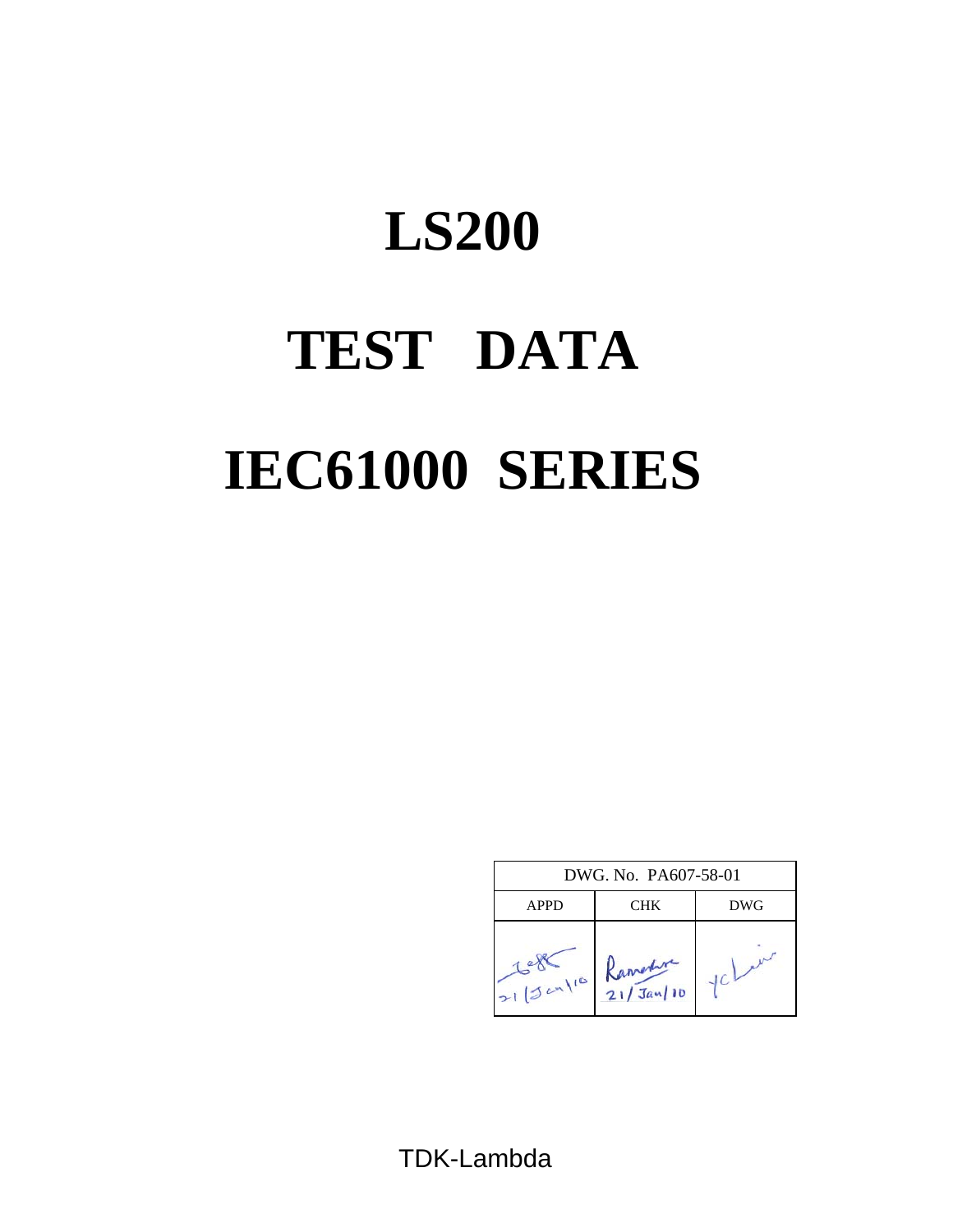# **INDEX**

|                                                                                        | $R-1$ |
|----------------------------------------------------------------------------------------|-------|
| 2. Radiated Radio-Frequency Electromagnetic Field Immunity Test (IEC61000-4-3)         | $R-2$ |
|                                                                                        | $R-4$ |
|                                                                                        | $R-5$ |
| 5. Conducted Disturbances Induced by Radio-Frequency Field Immunity Test (IEC61000-4-6 | $R-6$ |
|                                                                                        | $R-7$ |
|                                                                                        | $R-8$ |

※ Test results are typical data. Nevertheless the following results are considered to be actual capability data because all units have nearly the same characteristics.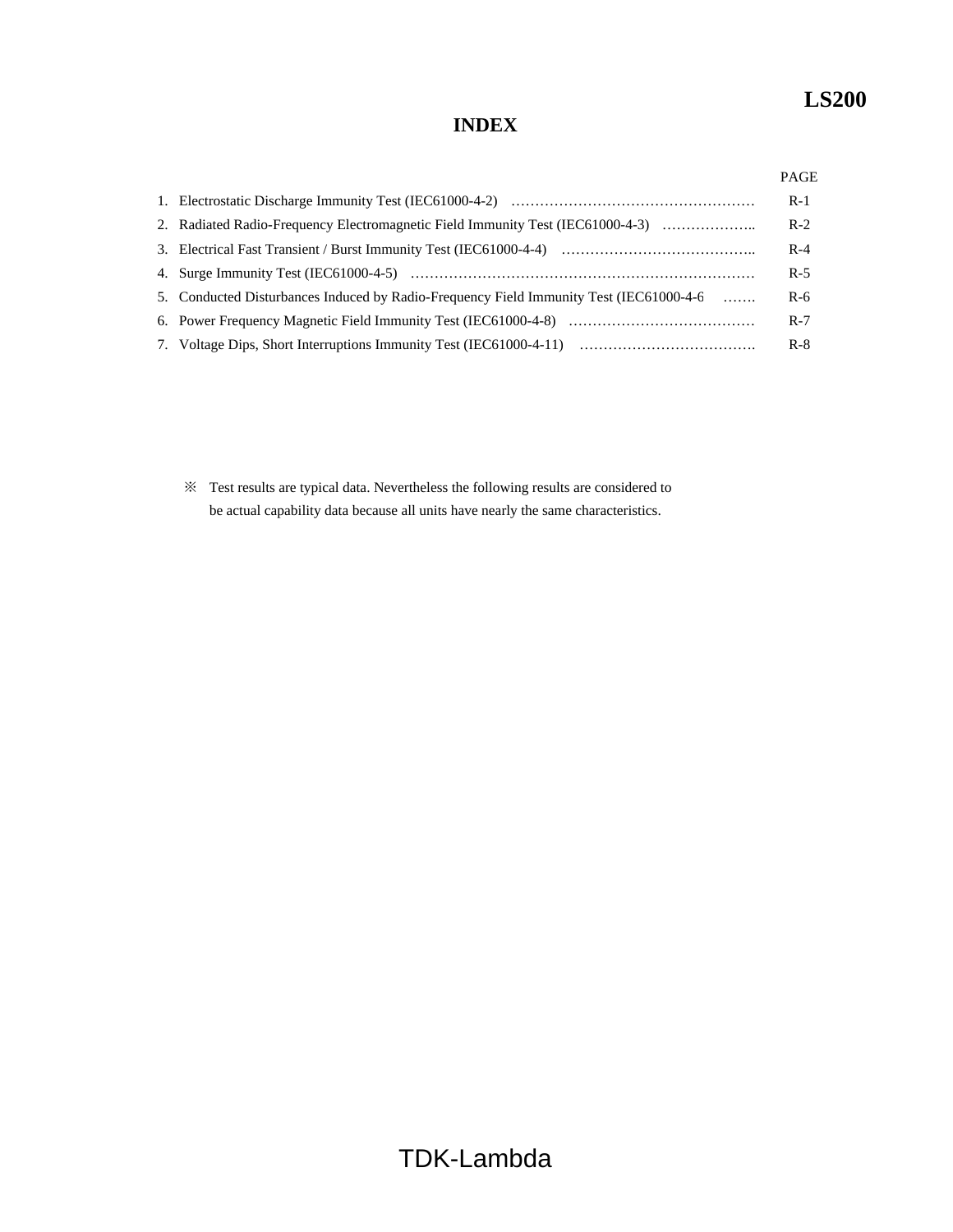# **1. Electrostatic Discharge Immunity Test (IEC61000-4-2)**

# **MODEL : LS200-5**

# **(1) Equipment Used**

| Electrostatic Discharge Simulator: |  |                      | <b>NSG435</b>                                | (SCHAFFNER) |                |                       |                            |                |
|------------------------------------|--|----------------------|----------------------------------------------|-------------|----------------|-----------------------|----------------------------|----------------|
| Discharge Resistance               |  | $\ddot{\phantom{a}}$ | $330\Omega$                                  | Capacitor   | $\ddot{\cdot}$ |                       |                            |                |
| (2) Test Conditions                |  |                      |                                              |             |                |                       |                            |                |
| Input Voltage<br>÷                 |  |                      |                                              |             |                |                       | ÷                          | Rated          |
| <b>Output Current</b><br>÷         |  |                      |                                              | Polarity    |                |                       |                            | $+$ , -        |
| Number of Tests<br>÷               |  |                      |                                              |             |                |                       | ٠                          | $25^{\circ}$ C |
| Discharge Interval :               |  |                      |                                              |             |                |                       |                            |                |
|                                    |  |                      | $230$ VAC<br>100%<br>10 times<br>$>1$ Second |             |                | <b>Output Voltage</b> | <b>Ambient Temperature</b> | 150pF          |

#### **(3) Test Method and Device Test Point**

| <b>Contact Discharge</b> | FG, Case Screw                            |
|--------------------------|-------------------------------------------|
| Air Discharge            | Input and Output Terminal, FG, Case Screw |



#### **(4) Acceptable Conditions**

- 1. Output voltage regulation not to exceed ±5% of initial (before test) value during test.
- 2. Output voltage to be within regulation specification after the test.
- 3. Along with 1 and 2, no discharge of fire or smoke, as well as no output failure.

| <b>Contact Discharge</b><br>(kV) | LS200-5     | Air Discharge<br>(kV) | LS200-5     |
|----------------------------------|-------------|-----------------------|-------------|
|                                  | <b>PASS</b> |                       | <b>PASS</b> |
|                                  | <b>PASS</b> |                       | <b>PASS</b> |
|                                  | <b>PASS</b> |                       | <b>PASS</b> |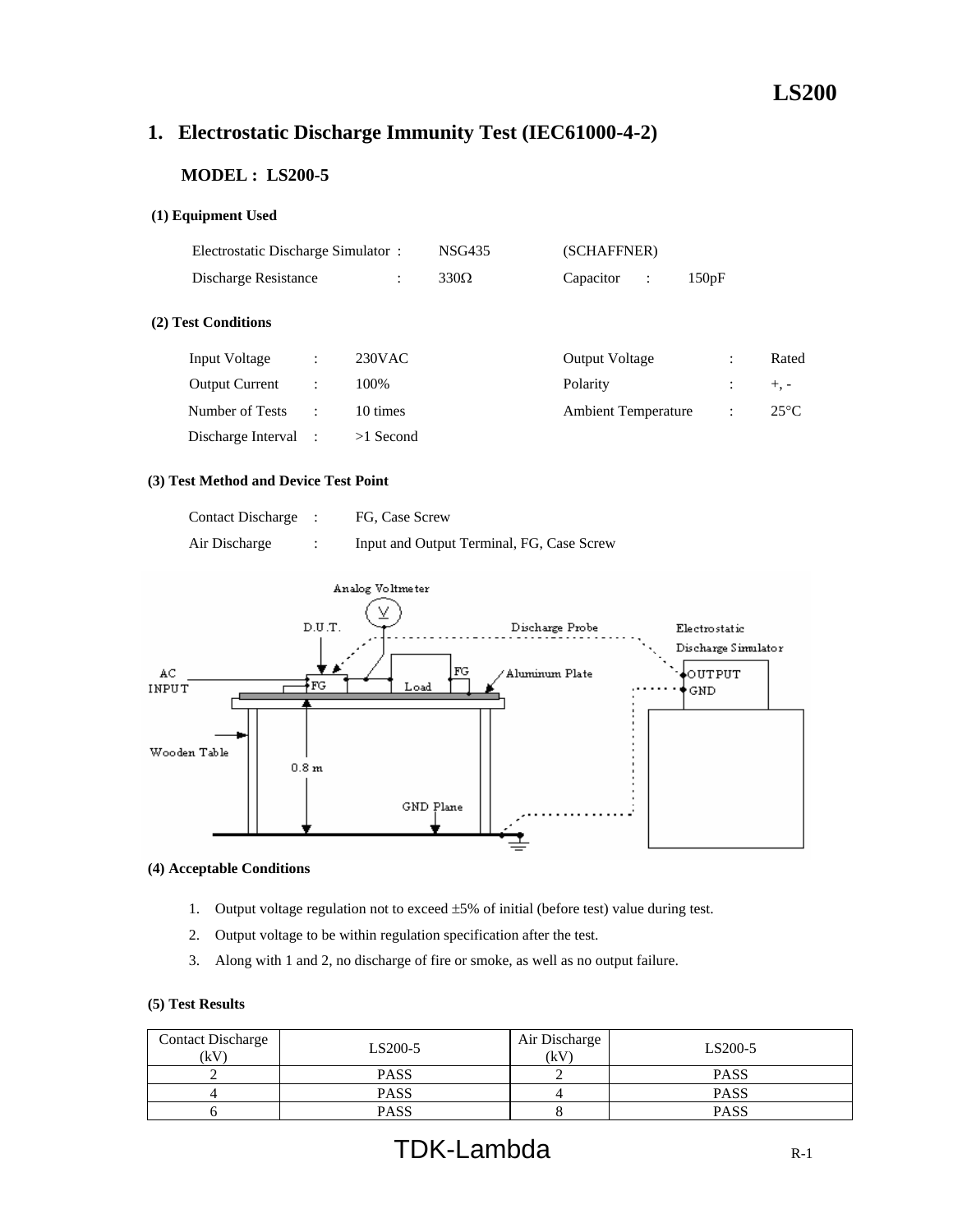# **2. Radiated Radio-Frequency Electromagnetic Field Immunity Test (IEC61000-4-3)**

# **MODEL : LS200-5**

## **(1) Equipment Used**

| R&S Signal Generator – SG1     | <b>SMG</b>      |
|--------------------------------|-----------------|
| AR Power Meter – PM2           | PM2002 & PH2006 |
| AR Isotropic Field Monitor     | <b>FM5004</b>   |
| AR Power Amplifier             | 1000L           |
| EMCO Biconical Antenna – B5    | 3109            |
| EMCO Log Periodic Antenna -L5: | 3146            |
| AR Directional Coupler – DC8   | DC6280          |
| Narda E-field Probe            | 8.3             |
|                                |                 |

## **(2) Test Conditions**

| Input Voltage              |               | $230$ VAC                          | <b>Output Voltage</b>      | : Rated                   |
|----------------------------|---------------|------------------------------------|----------------------------|---------------------------|
| <b>Output Current</b>      |               | 100%                               | Amplitude Modulated        | : 80%, 1kHz               |
| Electromagnetic Frequency: |               | $80~1000$ MHz                      | <b>Ambient Temperature</b> | : $25^{\circ}$ C          |
| <b>Distance</b>            |               | 3.0 <sub>m</sub>                   | Wave Angle                 | : Horizontal and Vertical |
| <b>Sweep Conditions</b>    | $\mathcal{L}$ | 1.0% Step Up, 2.8 Seconds Hold     |                            |                           |
| Test Angle                 |               | Top/Bottom, Both Sides, Front/Back |                            |                           |

## **(3) Test Method**

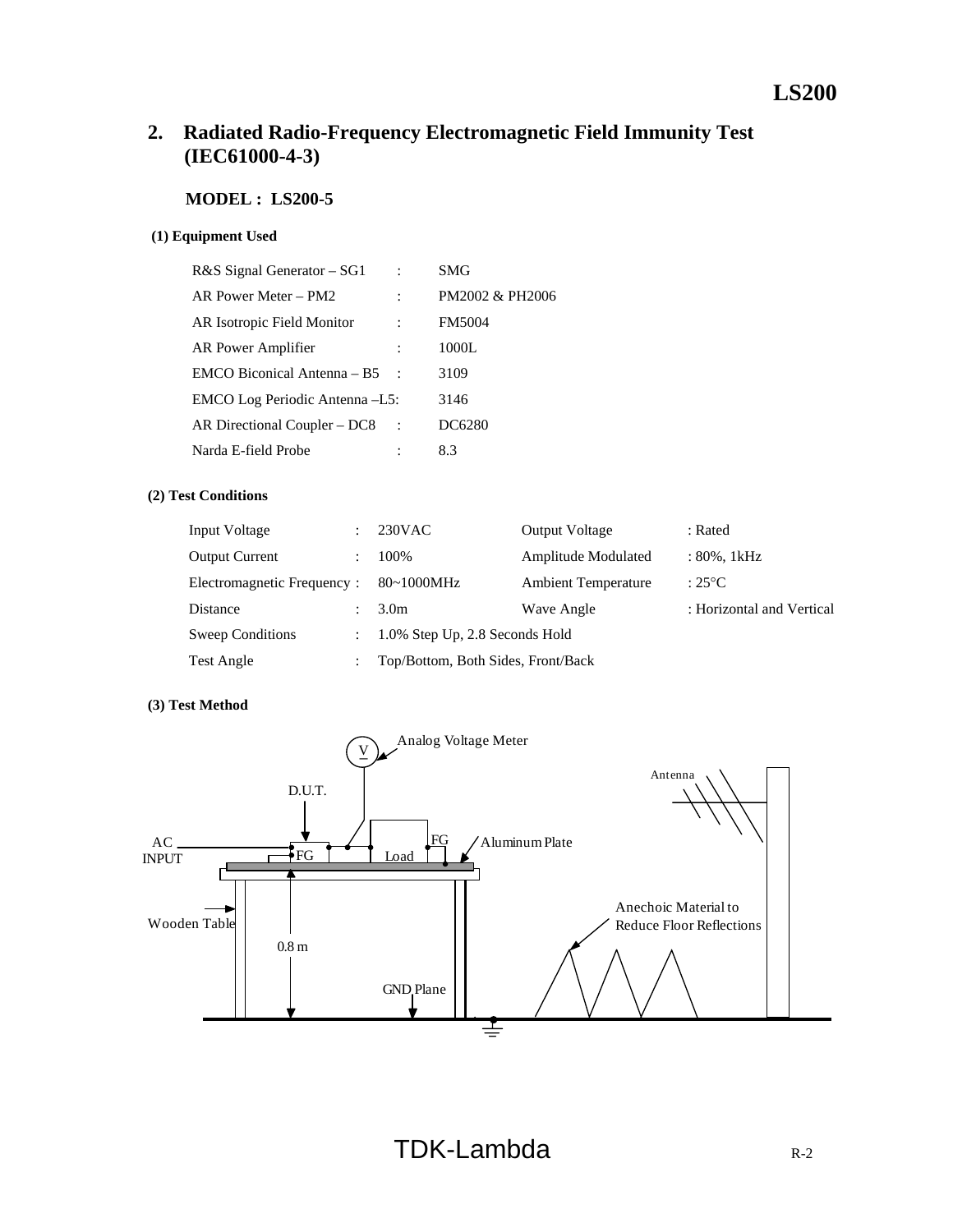# **(4) Acceptable Conditions**

- 1. Output voltage regulation not to exceed ±5% of initial (before test) value during test.
- 2. Output voltage to be within regulation specification after the test.
- 3. Along with 1 and 2, no discharge of fire or smoke, as well as no output failure.

| Radiation Field Strength (V/m) | LS200-5     |
|--------------------------------|-------------|
|                                | <b>PASS</b> |
|                                | <b>PASS</b> |
|                                | <b>PASS</b> |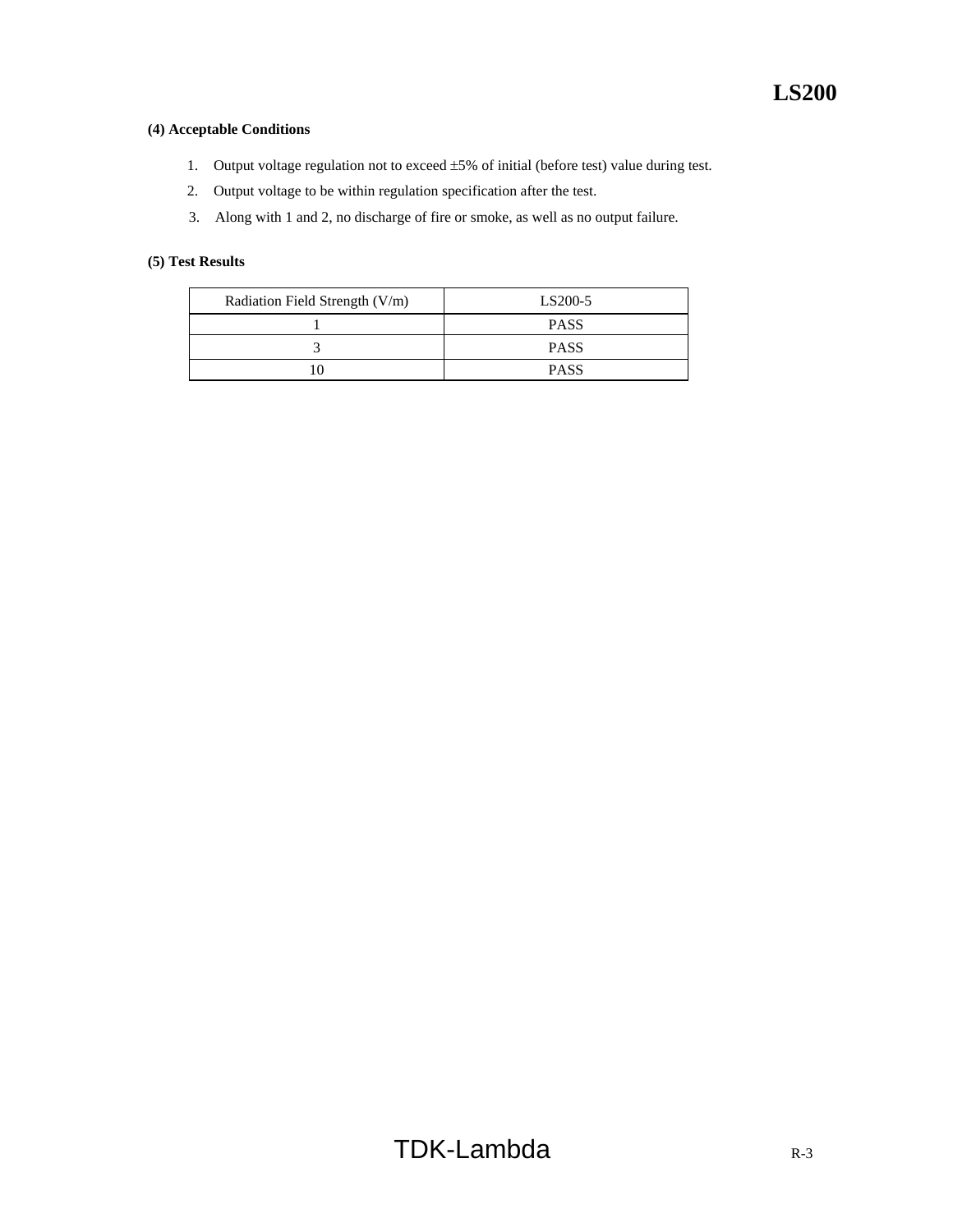# **3. Electrical Fast Transient / Burst Immunity Test (IEC61000-4-4)**

# **MODEL : LS200-5**

# **(1) Equipment Used**

| EFT/B (Generator) | NSG-2025 |
|-------------------|----------|
|                   |          |

(SCHAFFNER)

## **(2) Test Conditions**

| Input Voltage         | 230 <sub>V</sub> AC | <b>Output Voltage</b>      |                      | Rated          |
|-----------------------|---------------------|----------------------------|----------------------|----------------|
| <b>Output Current</b> | 100%                | Polarity                   |                      | $+$ . -        |
| Number of Tests       | 3 times             | <b>Ambient Temperature</b> | $\ddot{\phantom{1}}$ | $25^{\circ}$ C |
| Test time             | 1 minute            |                            |                      |                |

## **(3) Test Method and Device Test Points**

Apply to (N,L,FG), (N,L), (N), (L), (FG)



#### **(4) Acceptable Conditions**

- 1. Output voltage regulation not to exceed ±5% of initial (before test) value during test.
- 2. Output voltage to be within regulation specification after the test.
- 3. Along with 1 and 2, no discharge of fire or smoke, as well as no output failure.

| Test Voltage (kV) | Repetition Rate (kHz) | S200-5_ |
|-------------------|-----------------------|---------|
| U.J               |                       | PASS    |
|                   | J.U                   | PASS    |
| 2.0               |                       | PASS    |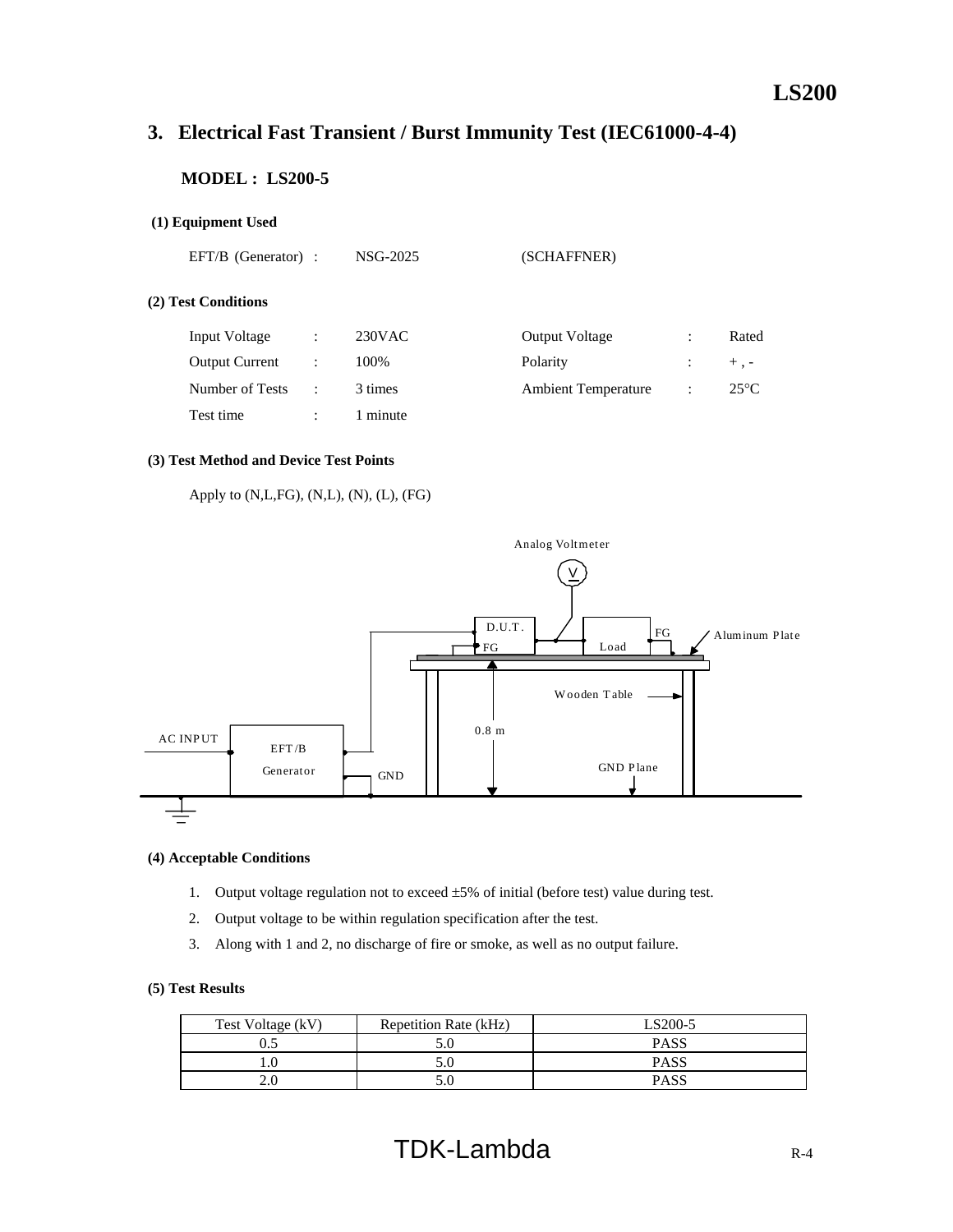# **4. Surge Immunity Test (IEC61000-4-5)**

# **MODEL : LS200-5**

#### **(1) Equipment Used**

| <b>Impulse Network</b>  | $\ddot{\phantom{a}}$ | <b>PNW2050</b>                 |            |                            |                      |                      |                |
|-------------------------|----------------------|--------------------------------|------------|----------------------------|----------------------|----------------------|----------------|
| Pulse Coupling Network: |                      | <b>CDN</b> 133                 |            |                            |                      |                      |                |
| Coupling Impedance      | $\ddot{\phantom{0}}$ | Common                         | $12\Omega$ | Coupling Capacitance       | $\ddot{\phantom{0}}$ | Common               | $9\mu F$       |
|                         |                      | Normal                         | $2\Omega$  |                            |                      | Normal               | $18\mu F$      |
| (2) Test Conditions     |                      |                                |            |                            |                      |                      |                |
| <b>Input Voltage</b>    |                      | 230VAC<br>$\ddot{\phantom{a}}$ |            | <b>Output Voltage</b>      |                      | $\ddot{\phantom{a}}$ | Rated          |
| <b>Output Current</b>   |                      | 100\%<br>$\ddot{\phantom{0}}$  |            | Number of Tests            |                      | $\ddot{\cdot}$       | 3 times        |
| Polarity                |                      | $+$ , $-$<br>$\mathbb{R}^n$    |            | Mode                       |                      | $\ddot{\cdot}$       | Common, Normal |
| Phase                   |                      | $0, 90$ deg<br>$\ddot{\cdot}$  |            | <b>Ambient Temperature</b> |                      | ÷                    | $25^{\circ}$ C |
|                         |                      |                                |            |                            |                      |                      |                |

## **(3) Test Method and Device Test Points**

Apply to Common mode (N-FG, L-FG) and Normal mode (N-L).



#### **(4) Acceptable Conditions**

- 1. Output voltage regulation not to exceed ±5% of initial (before test) value during test.
- 2. Output voltage to be within regulation specification after the test.
- 3. Along with 1 and 2, no discharge of fire or smoke, as well as no output failure.

| Test Voltage (kV)<br>Common | LS200-5     | Test Voltage (kV)<br>Normal | LS200-5     |
|-----------------------------|-------------|-----------------------------|-------------|
| 0.5                         | <b>PASS</b> |                             | <b>PASS</b> |
|                             | <b>PASS</b> |                             | <b>PASS</b> |
| 2.0                         | <b>PASS</b> |                             | <b>PASS</b> |
|                             | <b>PASS</b> | -                           | -           |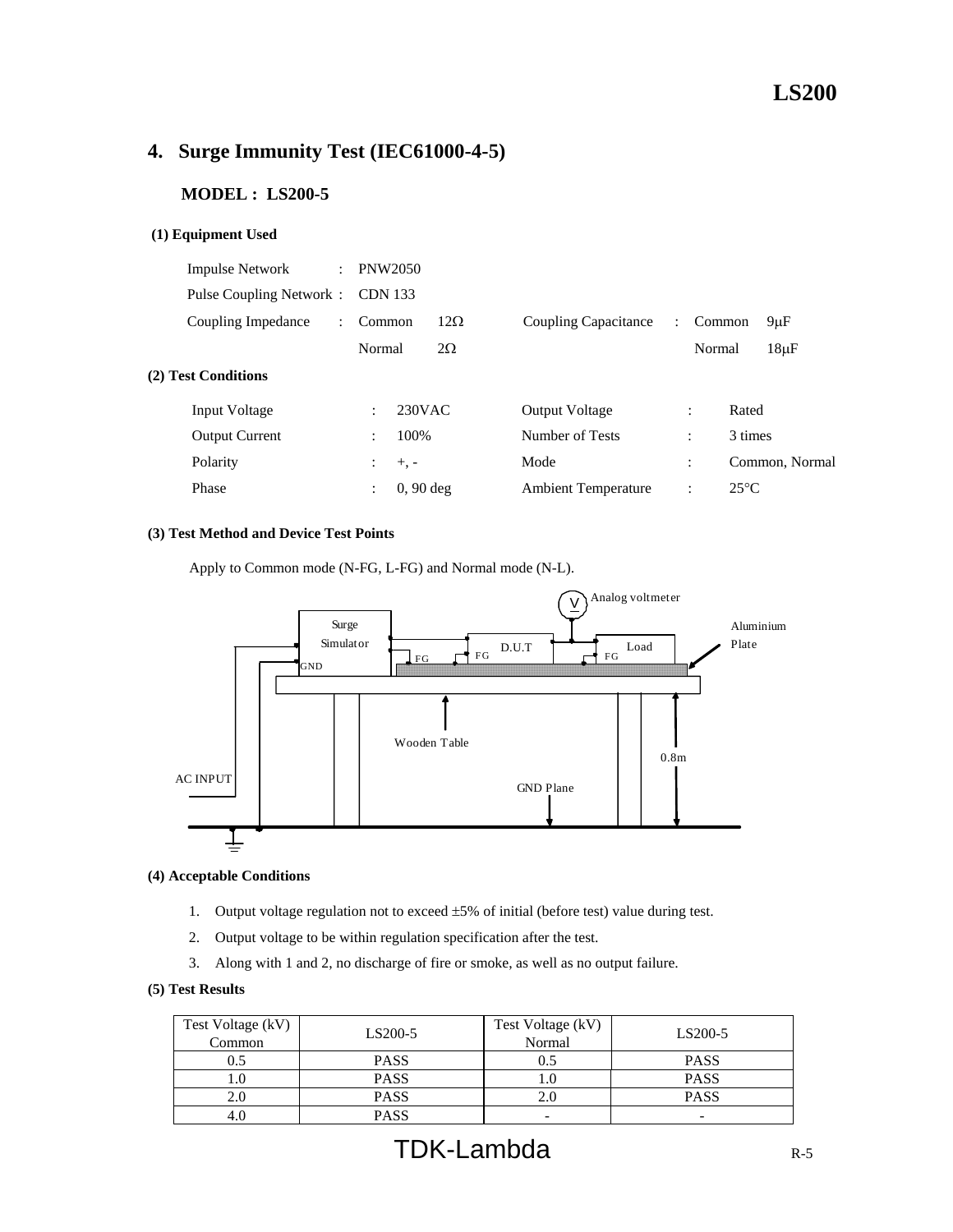# **5. Conducted Disturbances Induced by Radio-Frequency Field Immunity Test (IEC61000-4-6)**

# **MODEL : LS200-5**

## **(1) Equipment Used**

| Schaffner HF Generator                       | NSG2070-1      |
|----------------------------------------------|----------------|
| FCC Power Line Coupling Decoupling Network : | FCC-801-M3-16A |

#### **(2) Test Conditions**

| Input Voltage              | 230VAC                         | <b>Output Voltage</b>       | Rated            |
|----------------------------|--------------------------------|-----------------------------|------------------|
| <b>Output Current</b>      | 100\%                          | Electromagnetic Frequency : | $150kHz - 80MHz$ |
| <b>Ambient Temperature</b> | $25^{\circ}$ C                 |                             |                  |
| <b>Sweep Conditions</b>    | 1.0% Step Up, 2.8 Seconds Hold |                             |                  |

#### **(3) Test Method**



#### **(4) Acceptable Conditions**

- 1. Output voltage regulation not to exceed ±5% of initial (before test) value during test.
- 2. Output voltage to be within regulation specification after the test.
- 3. Along with 1 and 2, no discharge of fire or smoke, as well as no output failure.

| Test Voltage (V) | LS200-5     |
|------------------|-------------|
|                  | <b>PASS</b> |
|                  | <b>PASS</b> |
|                  | <b>PASS</b> |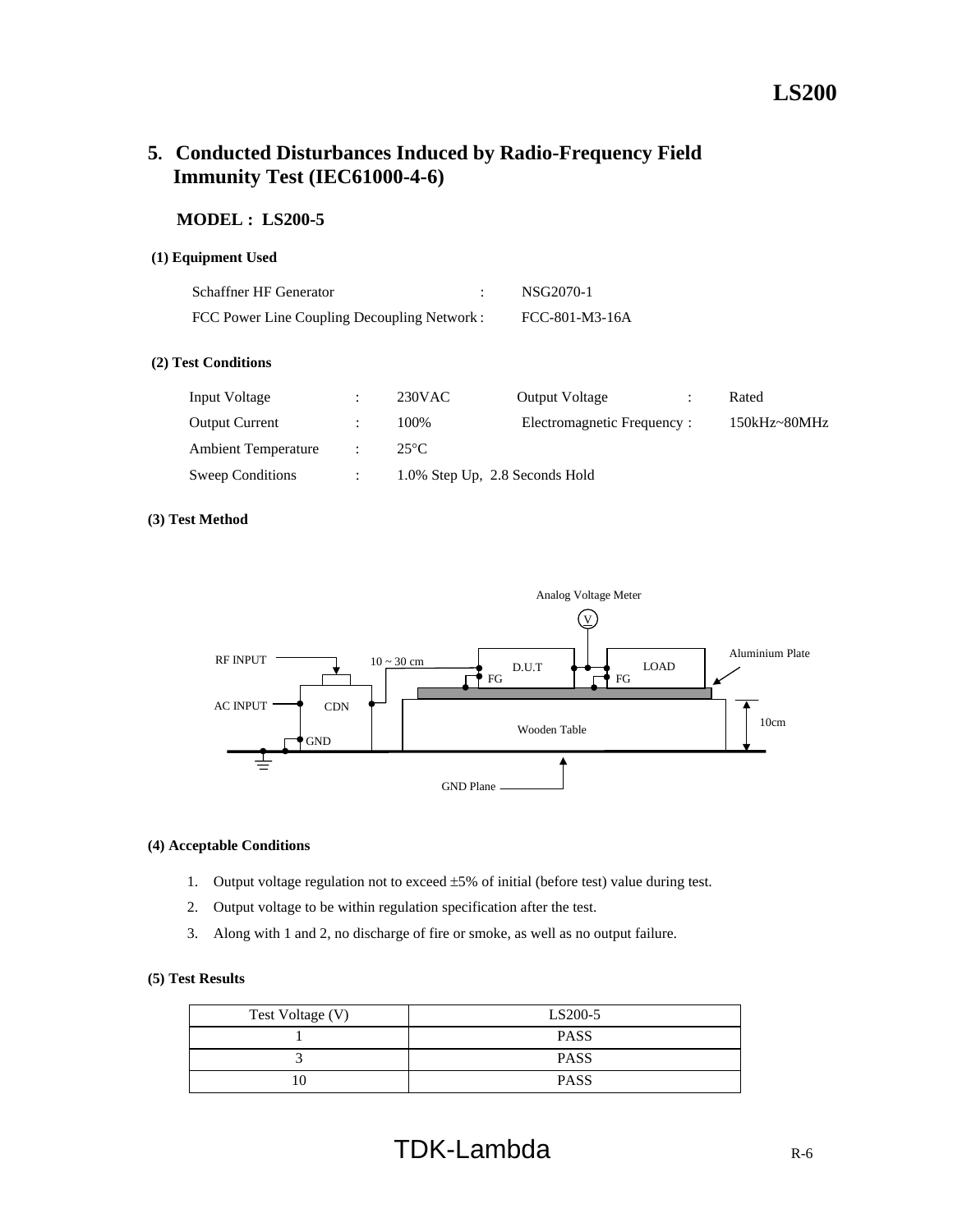# **6. Power Frequency Magnetic Field Immunity Test (IEC61000-4-8)**

# **MODEL : LS200-5**

#### **(1) Equipment Used**

| Schaffner Immunity Tester – BEST1  | <b>BEST EMC</b> |
|------------------------------------|-----------------|
| Schaffner Magnetic Field Generator | <b>INA 702</b>  |

## **(2) Test Conditions**

| Input Voltage         | $230$ VAC                   | <b>Output Voltage</b>      | Rated         |
|-----------------------|-----------------------------|----------------------------|---------------|
| <b>Output Current</b> | 100%                        | Magnetic Frequency         | 50 Hz         |
| <b>Test Time</b>      | $> 10$ sec (Each direction) | <b>Ambient Temperature</b> | $25^{\circ}C$ |
| Direction             | X, Y, Z                     |                            |               |

## **(3) Test Method and Device Test Point**



#### **(4) Acceptable Conditions**

- 1. Output voltage regulation not to exceed  $\pm 5\%$  of initial (before test) value during test.
- 2. Output voltage to be within output voltage regulation specification after the test.
- 3. Along with 1 and 2, no discharge of fire or smoke, as well as no output failure.

| Magnetic Field Strength $(A/m)$ | LS200-5     |
|---------------------------------|-------------|
|                                 | <b>PASS</b> |
|                                 | <b>PASS</b> |
|                                 | <b>PASS</b> |
| 30                              | <b>PASS</b> |